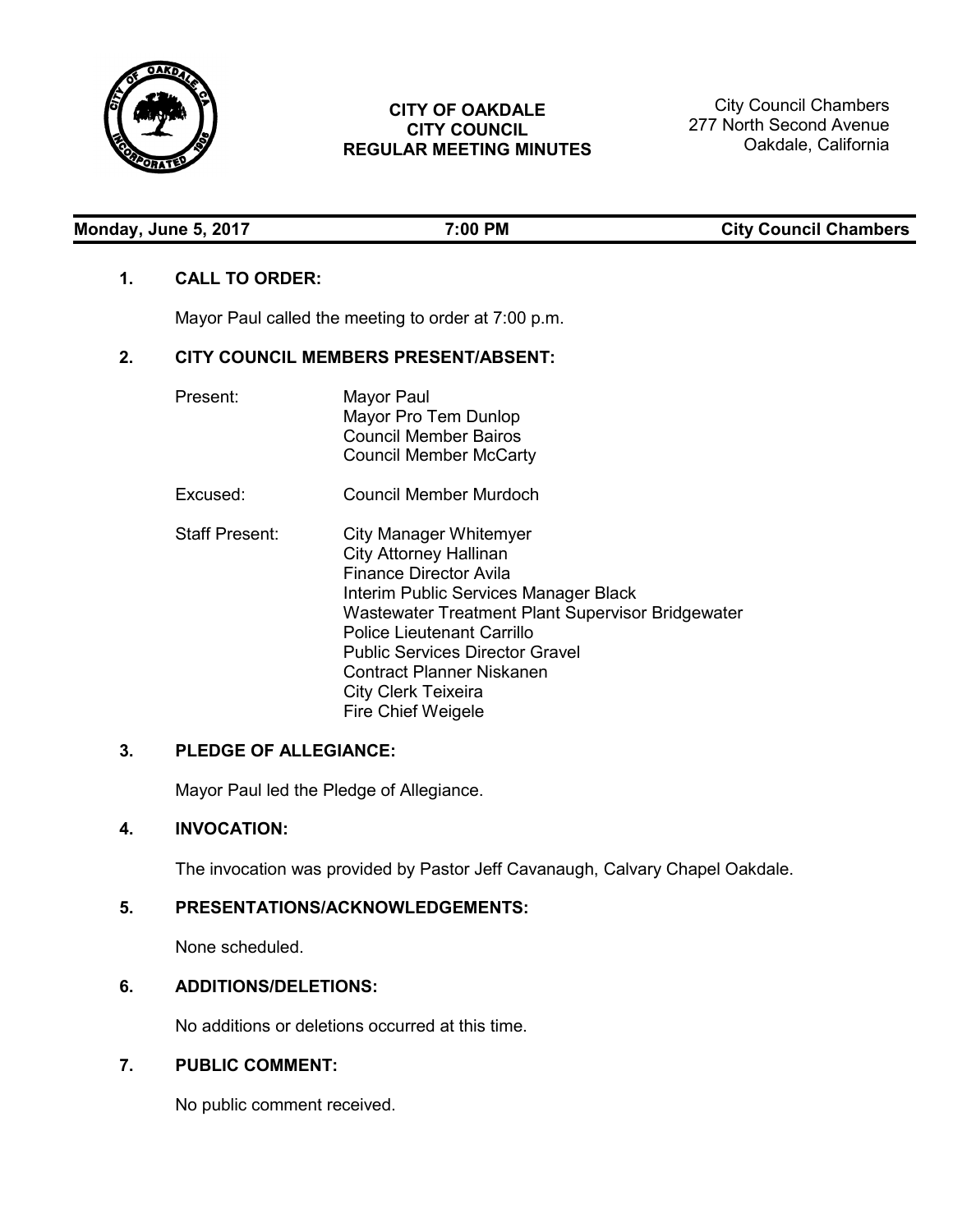

**City Council Chambers**

## **8. APPOINTMENT TO BOARDS AND COMMISSIONS:**

None scheduled.

## **9. CITY COUNCIL CONSENT AGENDA:**

Mayor Paul asked whether there were any questions on any matter listed on the Consent Agenda. No questions were received.

## **MOTION**

To approve the City of Oakdale City Council Consent Agenda for June 5, 2017 comprised of Items 9.1 through 9.6 as submitted.

- 9.1: Approve the Joint City Council and Successor Agency for the former Oakdale Community Redevelopment Agency Regular Meeting Minutes of May 15, 2017.
- 9.2: Receive and File the Warrant List for the period of May 11, 2017 to May 29, 2017.
- 9.3: Waive Readings of Ordinances/Resolutions except by Title.
- 9.4: Adopt Resolution 2017-054, a Resolution of the City Council of the City of Oakdale Accepting the Wastewater Treatment Plant North East Drying Bed Rehabilitation Project in the amount of \$175,062.92 and Authorizing the Filing of a Notice of Completion.
- 9.5: Adopt Resolution 2017-055, a Resolution of the City Council of the City of Oakdale Authorizing the Purchase of Confined Space Equipment for the Wastewater Treatment Plant from Majorsafety.Com in the amount of \$6,821.22 from Sewer Capital Replacement Fund 621 (621-4151-444-41-05).
- 9.6: By Minute Order Reject Claim for Damages Submitted by Joe Cuellar.

Moved by Mayor Pro Tem Dunlop seconded by Council Member McCarty and PASSED this  $5<sup>th</sup>$  day of June 2017 by the following vote:

| AYES: |                                  | COUNCIL MEMBERS: Bairos, Dunlop, McCarty and Paul | (4) |
|-------|----------------------------------|---------------------------------------------------|-----|
| NOES: | COUNCIL MEMBERS: None            |                                                   | (0) |
|       | ABSENT: COUNCIL MEMBERS: Murdoch |                                                   | (1) |
|       | ABSTAINED: COUNCIL MEMBERS: None |                                                   | (0) |

Motion carried 4/0 by City Council roll call vote.

## **10. PUBLIC HEARINGS:**

10.1: Consider Resolutions of the City of Oakdale City Council related to the Annexation of Territory to Community Facilities District No. 2015-01 (Maintenance Services) Annexation 2. The Special Tax Amount to be charged as Authorized by the Original Rate and Method of Apportionment for City of Oakdale Community Facilities District 2015-01 (Maintenance Services).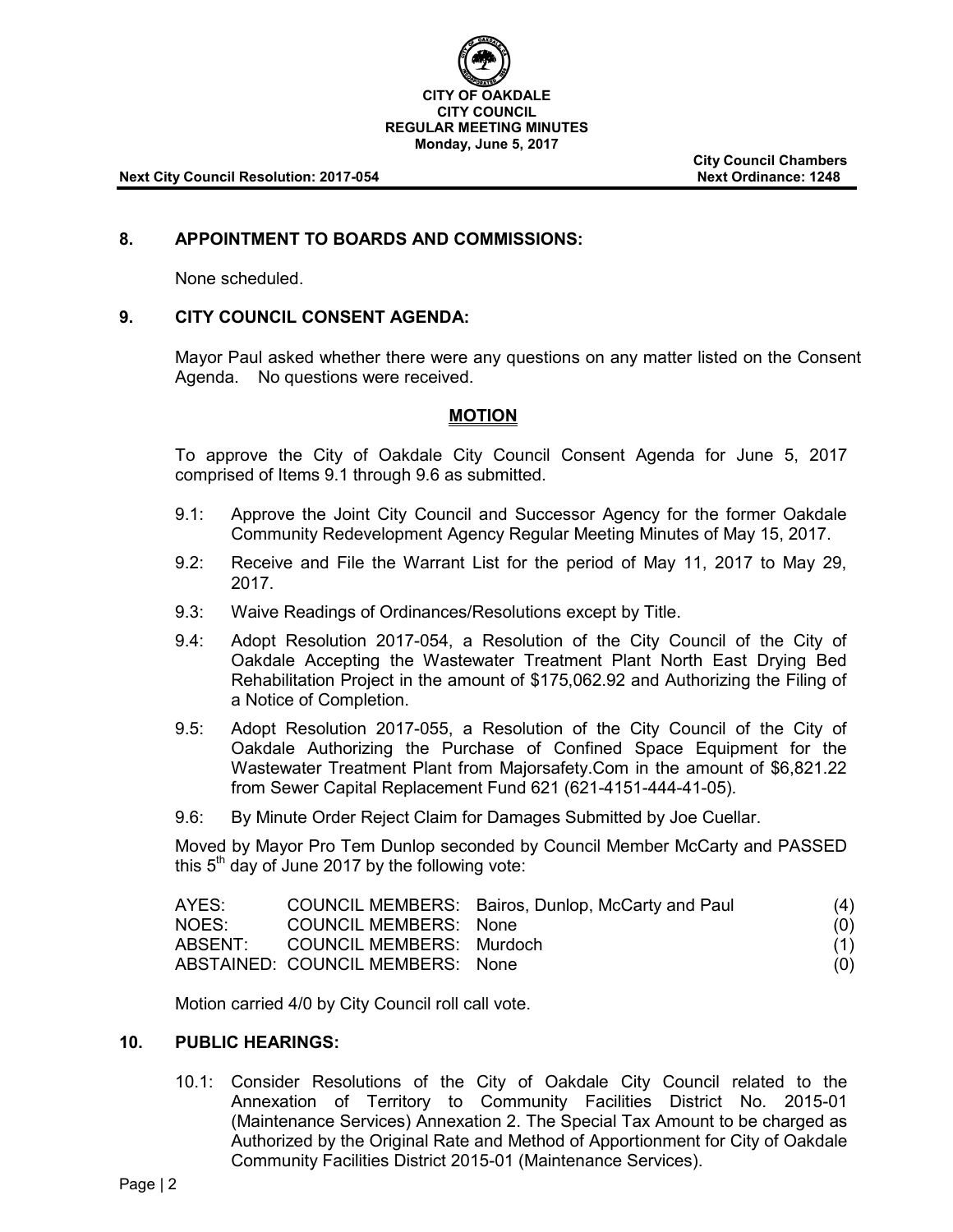

**City Council Chambers**

Mayor Paul declared the hearing open at 7:05 p.m.

A PowerPoint depicting the proposed area to be annexed was provided.

Finance Director Avila presented the staff report recommending the City Council adopt the resolutions associated with the Annexation 2 of territory to Community Facilities District No. 2015-01 (Maintenance Services) as recommended by staff.

There being no one wishing to speak on the item, Mayor Paul closed the public hearing at 7:07 p.m.

Mayor Pro Tem Dunlop asked City Attorney Hallinan if both actions could be adopted at one time. City Attorney Hallinan responded yes, so long as both titles are read in their entirely.

#### **MOTION**

Adopt Resolution 2017-056, A Resolution of the City Council of the City of Oakdale Declaring Results of Special Annexation Election, Determining Validity of Prior Proceedings and Directing the Recording of a Second Amendment to Notice of Special Tax Lien - Annexation No. 2.

Adopt Resolution 2017-057, A Resolution of the City Council of the City of Oakdale Annexation of Community Facilities District No. 2015-01 (Maintenance Services) Annexation 2, Authorizing the Levy of Special Taxes Therein and Submitting Levy of Special Taxes to Qualified Elector Annexation No. 2.

Moved by Mayor Pro Tem Dunlop, seconded by Council Member McCarty and PASSED AND ADOPTED this  $5<sup>th</sup>$  day of June 2017 by the following vote:

| AYES:   |                                  | COUNCIL MEMBERS: Bairos, Dunlop, McCarty and Paul | (4) |
|---------|----------------------------------|---------------------------------------------------|-----|
| NOES:   | COUNCIL MEMBERS: None            |                                                   | (0) |
| ABSENT: | COUNCIL MEMBERS: Murdoch         |                                                   | (1) |
|         | ABSTAINED: COUNCIL MEMBERS: None |                                                   | (O) |

Motion carried 4/0 by City Council roll call vote.

10.2: Consider Introducing Ordinance 1248 and Approving City of Oakdale City Council Resolutions Related to 2016-12: Rezone to Planned Development, Design Review, Tentative Parcel Map, and Vesting Tentative Subdivision Map No. 2016-12 (River Pointe Subdivision).

Mayor Paul declared a conflict of interest due to the proximity of her residence to 1188 River Avenue. Mayor Paul left the dais and meeting room, turning the meeting over to Mayor Pro Tem Dunlop.

A PowerPoint Presentation was presented.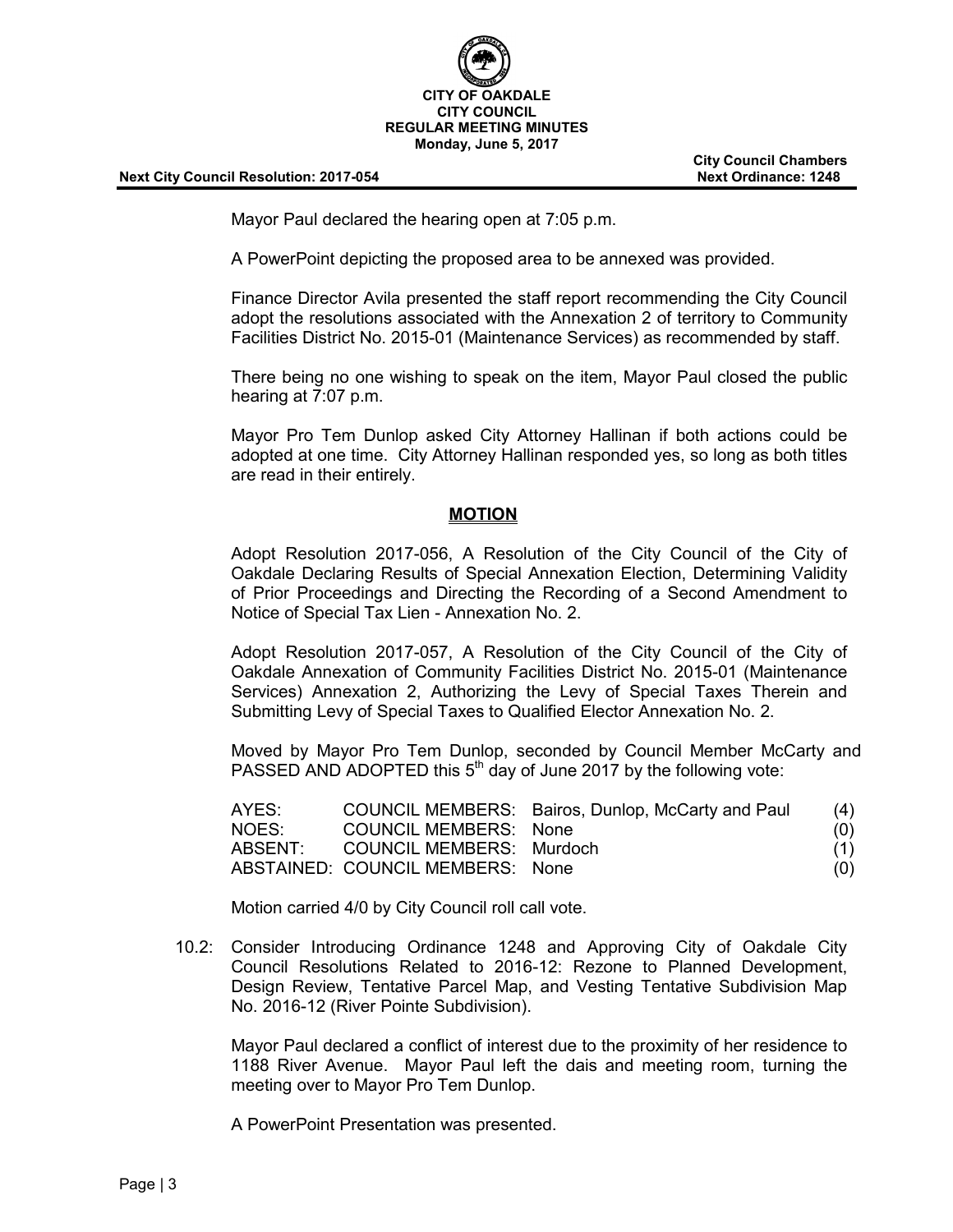

**City Council Chambers**

Contract Planner Niskanen presented the staff report recommending the City Council take the necessary actions to approve the Rezone to Planned Development, Design Review, Tentative Parcel Map, and Vesting Tentative Subdivision Map No. 2016-12 (River Pointe Subdivision) project as recommended and presented by City staff.

Contract Planner Niskanen responded to questions raised by the City Council.

The time being 7:22 p.m. Mayor Pro Tem Dunlop opened the public hearing.

Public Testimony Troy Wright, Applicant Angelina Aguilera Lloyd Kjos Neil Hudson, Property Owner

City Manager Whitemyer responded to a request by Council Member Bairos to respond to the comments and concerns expressed by Ms. Aguilera.

There being no further testimony Mayor Pro Tem Dunlop closed the public hearing at 7:30 p.m.

#### **MOTION**

Introduce Ordinance 1248 Approving and Adopting Rezone to Planned Development 2016-12 (PD 16-12) Rezoning 5.4+/- Acres as to Assessor Parcel Number 063-002-004; from Residential Agriculture (R-A) District to Planned Development 2016-12 (PD 16-12); and,

Adopt Resolution 2017-058, a Resolution of the City Council of the City of Oakdale Approving a Development Plan and Rezone for Planned Development 2016-12 (PD 16-12); for Assessor Parcel Number 063-002-004 (1188 River Avenue); and,

Adopt Resolution 2017-059, a Resolution of the City Council of the City of Oakdale Approving a Negative Declaration (SCH No. 201703035) for Development Plan and Rezone to Planned Development 2016-12 (PD 16-12); for Assessor Parcel Number 063-002-004 (1188 River Avenue).

Moved by Council Member McCarty, seconded by Council Member Bairos and PASSED AND ADOPTED this  $5<sup>th</sup>$  day of June 2017 by the following vote:

| AYES:   |                                  | COUNCIL MEMBERS: Bairos, McCarty and Dunlop | (3) |
|---------|----------------------------------|---------------------------------------------|-----|
| NOES:   | COUNCIL MEMBERS: None            |                                             | (0) |
| ABSENT: | COUNCIL MEMBERS: Murdoch         |                                             | (1) |
|         | ABSTAINED: COUNCIL MEMBERS: Paul |                                             | (1) |

Motion carried 3/1 by City Council roll call vote.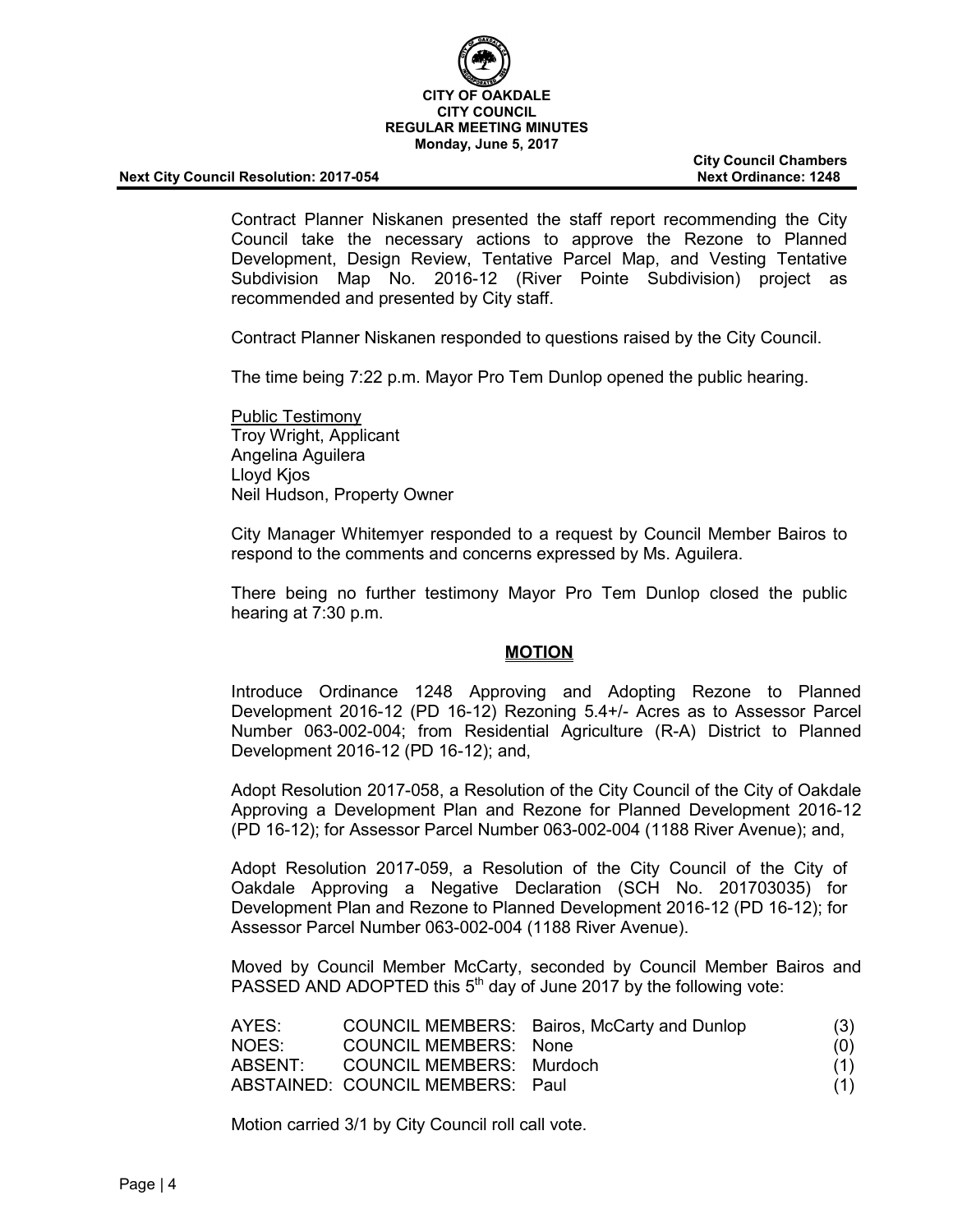

**City Council Chambers**

Mayor Paul reentered the meeting room and took her seat at the dais. Mayor Pro Tem Dunlop turned the meeting back over to Mayor Paul.

10.3: Consider the Adoption of the Preliminary Fiscal Year (FY) 2017-2018 Annual Budget.

A PowerPoint Presentation was provided.

City Manager Whitemyer presented the staff report recommending the City Council consider the adoption of the Preliminary Fiscal Year (FY) 2017-2018 Preliminary Budget as presented in the staff report.

Mayor Paul declared the hearing open at 7:52 p.m. asking whether there was anyone wishing to address the City Council at this time.

There being no one wishing to address the City Council, Mayor Paul closed the public hearing at 7:53 p.m.

The City Council and staff discussed and the City Attorney confirmed the City could look into the recovering the costs of resources used when responding to certain emergency services.

#### **MOTION**

Adopt Resolution 2017-060, a Resolution of the City Council of the City of Oakdale Authorizing the Adoption of the Preliminary Fiscal Year (FY) 2017-2018 Annual Budget.

Moved by Council Member McCarty, seconded by Council Member Bairos and PASSED AND ADOPTED this  $5<sup>th</sup>$  day of June 2017 by the following vote:

| AYES:   |                                  | COUNCIL MEMBERS: Bairos, Dunlop, McCarty and Paul | (4) |
|---------|----------------------------------|---------------------------------------------------|-----|
| NOES:   | COUNCIL MEMBERS: None            |                                                   | (0) |
| ABSENT: | COUNCIL MEMBERS: Murdoch         |                                                   | (1) |
|         | ABSTAINED: COUNCIL MEMBERS: None |                                                   | (0) |

Motion carried 4/0 by City Council roll call vote.

#### **11. STAFF REPORTS:**

11.1: Approving Ribbon Cutting Date for the Oakdale Community Park.

City Manager Whitemyer presented the staff report recommending the City Council approve by Minute Order the request to hold the Oakdale Community Park Grand Opening/Ribbon Cutting Celebration Event on September 16, 2017 and allow iHeartRadio to be the Exclusive Promoter of this Event.

Amy Velasco provided the City Council with an overview of her vision of events for the Grand Opening and Ribbon Cutting Celebration for the park.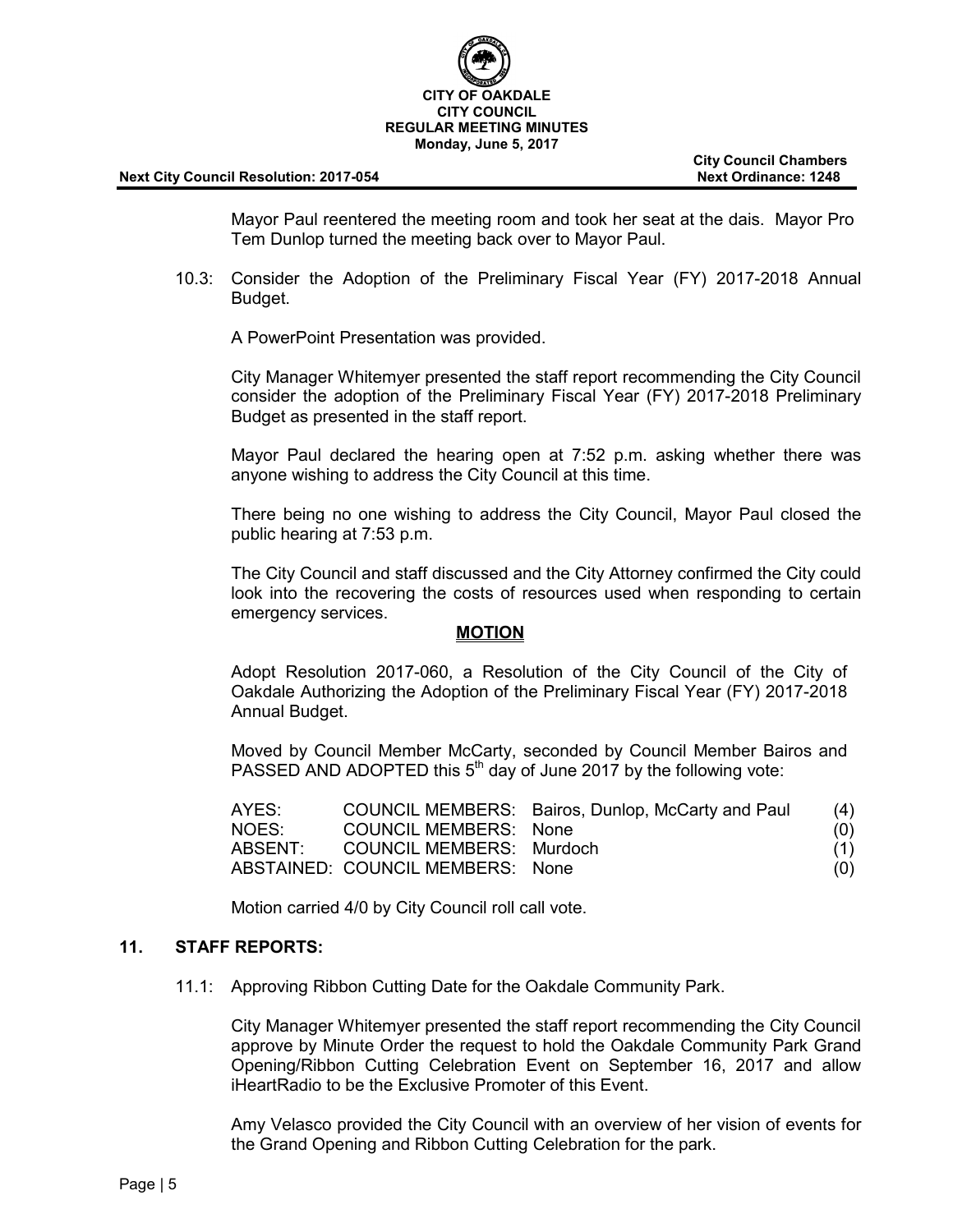

**City Council Chambers**

## **MOTION**

To approve by Minute Order September 16, 2017 as the date for the Oakdale Community Park Grand Opening/Ribbon Cutting Celebration Event and Allow iHeartRadio to be the Exclusive Promoter of this Event.

Moved by Council Member McCarty, seconded by Council Member Bairos and PASSED this 5th day of June 2017 by the following vote:

| AYES:   |                                  | COUNCIL MEMBERS: Bairos, Dunlop, McCarty and Paul | (4) |
|---------|----------------------------------|---------------------------------------------------|-----|
| NOES:   | COUNCIL MEMBERS: None            |                                                   | (0) |
| ABSENT: | COUNCIL MEMBERS: Murdoch         |                                                   | (1) |
|         | ABSTAINED: COUNCIL MEMBERS: None |                                                   | (0) |

Motion carried 4/0 by City Council roll call vote.

11.2: Consider Accepting by Minute Order the May 2017 Treasurer's Report.

Finance Director Avila presented the staff recommending the City Council accept by Minute Order the May 2017 Treasurer's Report.

#### **MOTION**

To accept by Minute Order the May 2017 Treasurer's Report.

Moved by Council Member McCarty seconded by Mayor Pro Tem Dunlop and PASSED this 5th day of June 2017 by the following vote:

| AYES:   |                                  | COUNCIL MEMBERS: Bairos, Dunlop, McCarty and Paul | (4) |
|---------|----------------------------------|---------------------------------------------------|-----|
| NOES:   | <b>COUNCIL MEMBERS: None</b>     |                                                   | (0) |
| ABSENT: | COUNCIL MEMBERS: Murdoch         |                                                   | (1) |
|         | ABSTAINED: COUNCIL MEMBERS: None |                                                   | (O) |

Motion carried 4/0 by City Council roll call vote.

## **12. CITY MANAGER'S REPORT:**

City Manager Whitemyer introduced the newly appointed Stanislaus Consolidated Fire Protect District Fire Chief Richard Weigele.

Fire Chief Weigele provided an overview of his experience to the City Council and others in attendance.

## **13. CITY COUNCIL ITEMS:**

13.1: Discuss Regular City Council Meeting of July 3, 2017.

After reviewing the City Council calendar for July 3, the City Council approved the cancellation of the July 3, 2017 City Council Meeting.